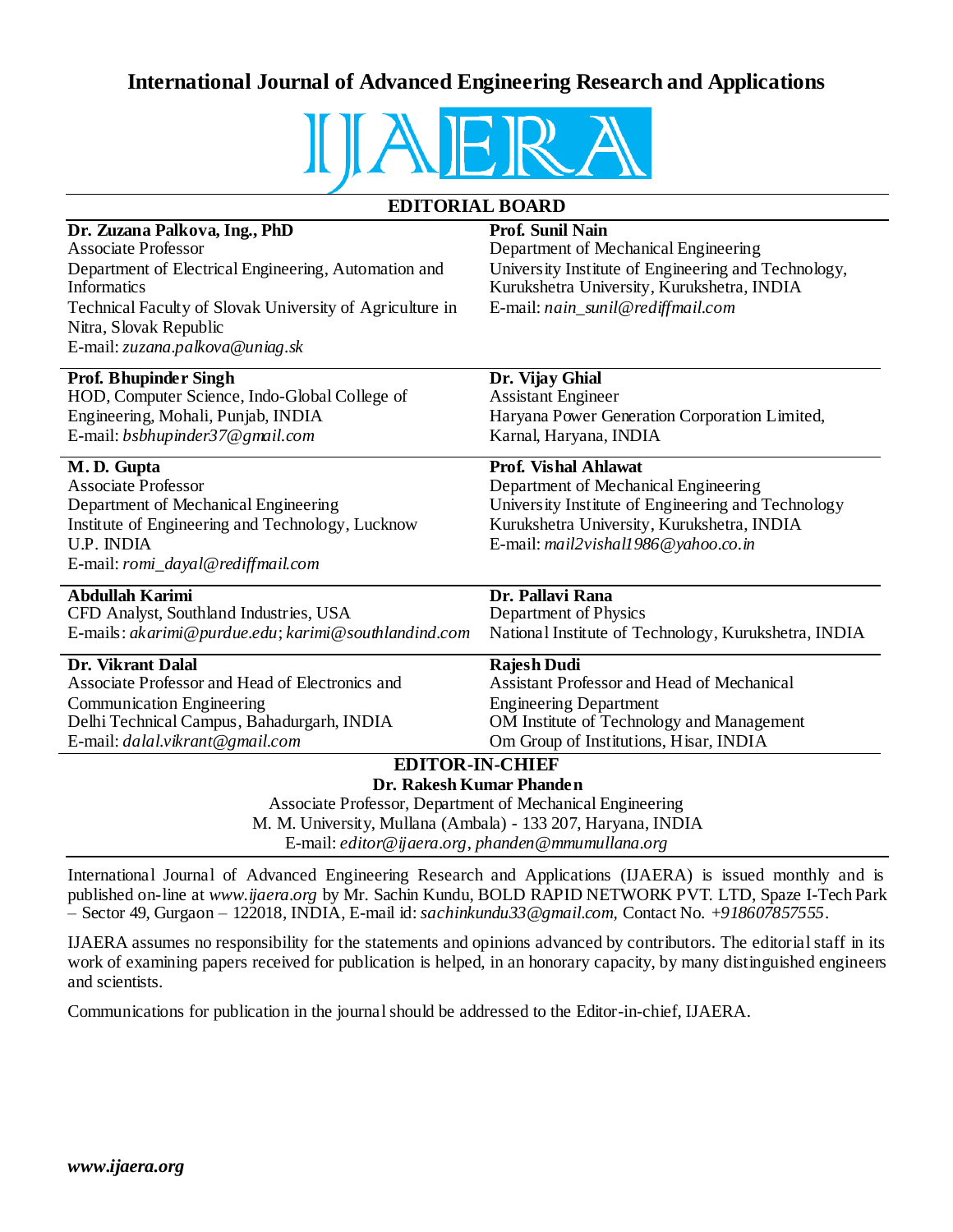I am pleased to introduce the first issue of the first volume of the International Journal of Advanced Engineering Research and Applications (IJAERA). IJAERA is an international journal aimed at disseminating the latest developments in all areas of engineering, science and technology, including Computer Science and Engineering, Information Technology, Electronics and Communication Engineering, Electrical Engineering, Mechanical and Mechatronics Engineering, Industrial and Production Technology, Manufacturing Technology, Civil and Construction Engineering, Instrumentation and Control Engineering, Applied Science & Engineering etc.

The main goal IJAERA is to present high quality research developments in all areas of engineering, science and technology as well as their applications in industry and services, to a broad audience of academics and practitioners. IJAERA provides a platform for the dissemination of information, knowledge and new developments among professionals, academics, researchers, practitioners and policymakers working in the broad field of engineering science and technology. In order to bridge the gap between theory and practice, applications and case studies are particularly welcome. For theoretical papers, their originality and research contributions are the main factors in the evaluation process.

The fast pace of modern research requires a relatively short period from the conception of a valuable idea to its appearance in a scholarly journal, which in some cases takes up to several years and months. We believe that such long periods introduce an enormous delay in the dissemination of the results, rendering research efforts obsolete and ultimately rendering academic journals useless as an up-to-date source of information. Considering that this is a very serious issue, we are committed to a quick review process of less than 1 month (from submission to the final decision) so that the latest developments and advances are available without delay to professionals, academics, researchers and practitioners and so that the authors will be able to know the evaluation of their work in a short time. The satisfaction of authors is one of IJAERA's concerns. We try to do our best to satisfy the authors so that any authors having an experience with IJAERA once will not have doubt in submitting additional papers. In fact, we have already received positive responses from authors in a relatively short period and as a result, some authors have already submitted their second papers. By no means, the speed in the reviewing process implies relaxing the quality requirements we set for IJAERA. The editorial decision is based on the judgment of independent reviewers in a double blind refereeing process.

This inaugural issue of IJAERA includes six papers, addressing different areas of engineering science and technology. We should mention that there is no specific reason in choosing these six papers for the inaugural issue of IJAERA except that they are the first accepted papers. We have decided to publish the papers in the order of their acceptance dates.

The average rate of paper submission to IJAERA so far is one paper per three days. This rate of submission for a new journal is considered to be very high. It should be noted that summer semester was during this time period which is usually not productive for researchers since most of them take their holidays during this time period.

IJAERA has initially been devised as a bi-monthly journal. However, the current high submission rate results in the journal to a monthly journal. I sincerely believe in the IJAERA's firm contribution to the research and development of engineering science and technology both in academia as well as in industry.

We are committed to make the IJAERA as a journal with a high impact in the coming years. We are also committed to the highest ethics standards. As a result, we will not publish our own papers in IJAERA during our duty as editors. Moreover, any submission from the same institution or by colleagues of any of the editors will be handled by the other editors to ensure the independence and fairness in the review process. This will help in maintaining the high quality of the journal.

I would like to express my appreciation to Mr. Sachin Kundu, (Bold Rapid Network Pvt. Ltd. Gurgaon INDIA) for his excellent support throughout the launch of the IJAERA. Moreover, I would like to thank the editorial board members and other referees for their objective evaluation of papers and for their timely and detailed reports which have improved the quality of the accepted papers significantly. Finally, I sincerely thank the contributing authors for their valuable work.

**EDITOR-IN-CHIEF**

(Dr. Rakesh Kumar Phanden)